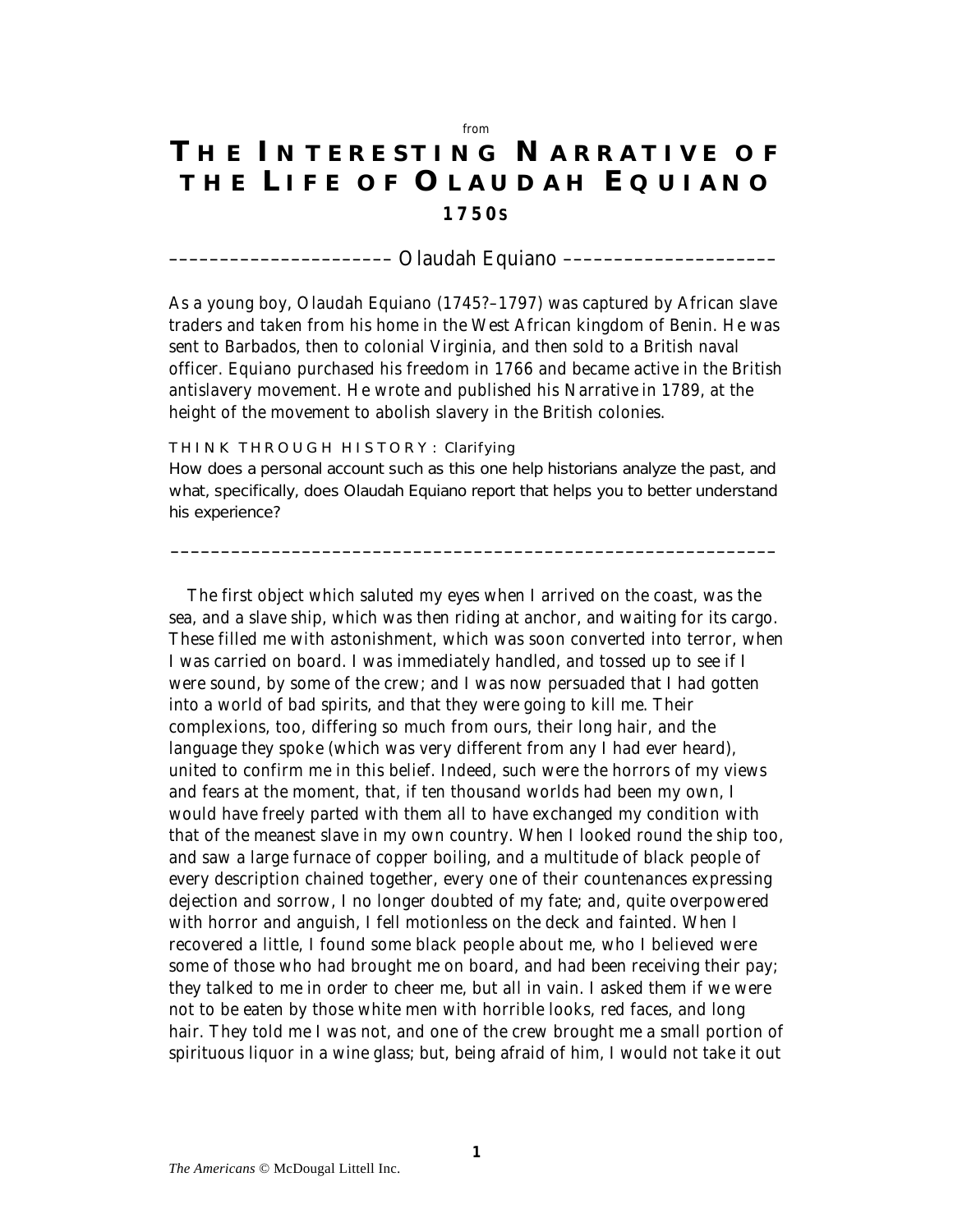of his hand. One of the blacks, therefore, took it from him and gave it to me, and I took a little down my palate, which, instead of reviving me, as they thought it would, threw me into the greatest consternation at the strange feeling it produced, having never tasted any such liquor before. Soon after this, the blacks who brought me on board went off, and left me abandoned to despair.

I now saw myself deprived of all chance of returning to my native country, or even the least glimpse of hope of gaining the shore, which I now considered as friendly; and I even wished for my former slavery in preference to my present situation, which was filled with horrors of every kind, still heightened by my ignorance of what I was to undergo. I was not long suffered to indulge my grief; I was soon put down under the decks, and there I received such a salutation in my nostrils as I had never experienced in my life; so that, with the loathsomeness of the stench, and crying together, I became so sick and low that I was not able to eat, nor I had the least desire to taste anything. I now wished for the last friend, death, to relieve me; but soon, to my grief, two of the white men offered me eatables; and, on my refusing to eat, one of them held me fast by the hands, and laid me across, I think, the windlass, and tied my feet, while the other flogged me severely. I had never experienced anything of this kind before, and, although not being used to the water, I naturally feared the element the first time I saw it, yet, nevertheless, could I have got over the nettings, I would have jumped over the side, but I could not; and besides, the crew used to watch us very closely who were not chained down to the decks, lest we should leap into the water; and I have seen some of these poor African prisoners most severely cut, for attempting to do so, and hourly whipped for not eating. This indeed was often the case with myself. In a little time after, amongst the poor chained men, I found some of my own nation, which in a small degree gave ease to my mind. I inquired of these what was to be done with us? They gave me to understand, we were to be carried to these white people's country to work for them. I then was a little revived, and thought, if it were no worse than working, my situation was not so desperate; but still I feared I should be put to death, the white people looked and acted, as I thought, in so savage a manner; for I had never seen among any people such instances of brutal cruelty; and this not only shown towards us blacks, but also to some of the whites themselves. One white man in particular I saw, when we were permitted to be on deck, flogged so unmercifully with a large rope near the foremast, that he died in consequence of it; and they tossed him over the side as they would have done a brute. This made me fear these people the more; and I expected nothing less than to be treated in the same manner. I could not help expressing my fears and apprehensions to some of my countrymen; I asked them if these people had no country, but lived in this hollow place (the ship)? They told me they did not, but came from a distant one. "Then," said I, "how comes it in all our country we never heard of them?" They told me because they lived so very far off. I then asked where were their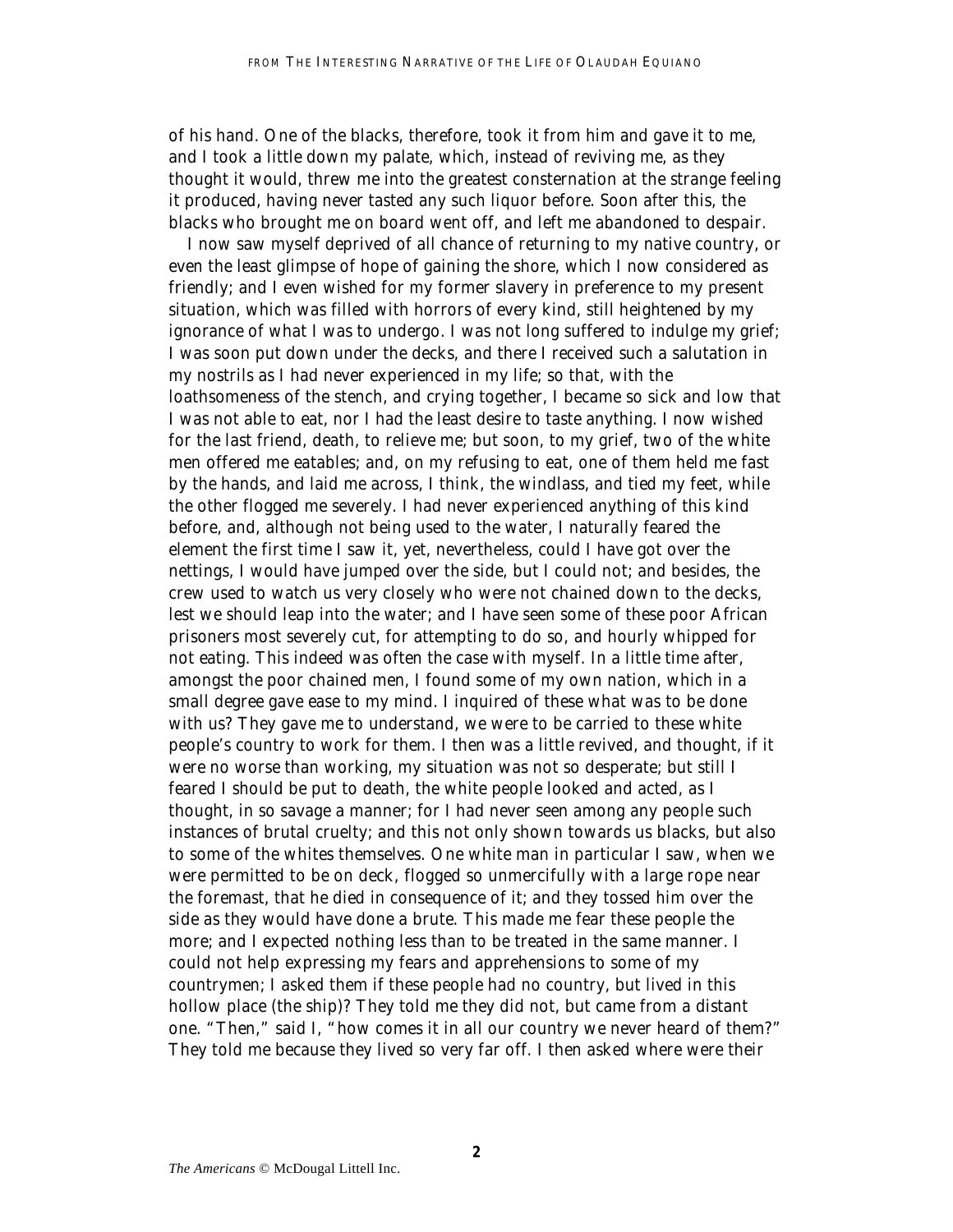women? had they any like themselves? I was told they had. "And why," said I, "do we not see them?" They answered, because they were left behind. I asked how the vessel could go? They told me they could not tell; but that there was cloth put upon the masts by the help of the ropes I saw, and then the vessel went on; and the white men had some spell or magic they put in the water when they liked, in order to stop the vessel. I was exceedingly amazed at this account, and really thought they were spirits. I therefore wished much to be from amongst them, for I expected they would sacrifice me; but my wishes were in vain—for we were so quartered that it was impossible for any of us to make our escape. ...

At last, when the ship we were in, had got in all her cargo, they made ready with many fearful noises, and we were all put under deck, so that we could not see how they managed the vessel. But this disappointment was the least of my sorrow. The stench of the hold while we were on the coast was so intolerably loathsome, that it was dangerous to remain there for any time, and some of us had been permitted to stay on the deck for the fresh air; but now that the whole ship's cargo were confined together, it became absolutely pestilential. The closeness of the place, and the heat of the climate, added to the number in the ship, which was so crowded that each had scarcely room to turn himself, almost suffocated us. This produced copious perspirations, so that the air soon became unfit for respiration, from a variety of loathsome smells, and brought on a sickness among the slaves, of which many died. ...This wretched situation was again aggravated by the galling of the chains. ...The shrieks of the women, and the groans of the dying, rendered the whole a scene of horror almost inconceivable. Happily perhaps, for myself, I was soon reduced so low here that it was thought necessary to keep me almost always on deck; and from my extreme youth I was not put in fetters. In this situation I expected every hour to share the fate of my companions, some of whom were almost daily brought upon deck at the point of death, which I began to hope would soon put an end to my miseries. ...

One day they had taken a number of fishes; and when they had killed and satisfied themselves with as many as they thought fit, to our astonishment who were on deck, rather than give any of them to us to eat, as we expected, they tossed the remaining fish into the sea again, although we begged and prayed for some as well as we could, but in vain; and some of my countrymen, being pressed by hunger, took an opportunity, when they thought no one saw them, of trying to get a little privately; but they were discovered, and the attempt procured them some very severe floggings. One day, when we had a smooth sea and moderate wind, two of my wearied countrymen who were chained together (I was near them at the time), preferring death to such a life of misery, somehow made through the nettings and jumped into the sea; immediately, another quite dejected fellow, who, on account of his illness, was suffered to be out of irons, also followed their example; and I believe many more would very